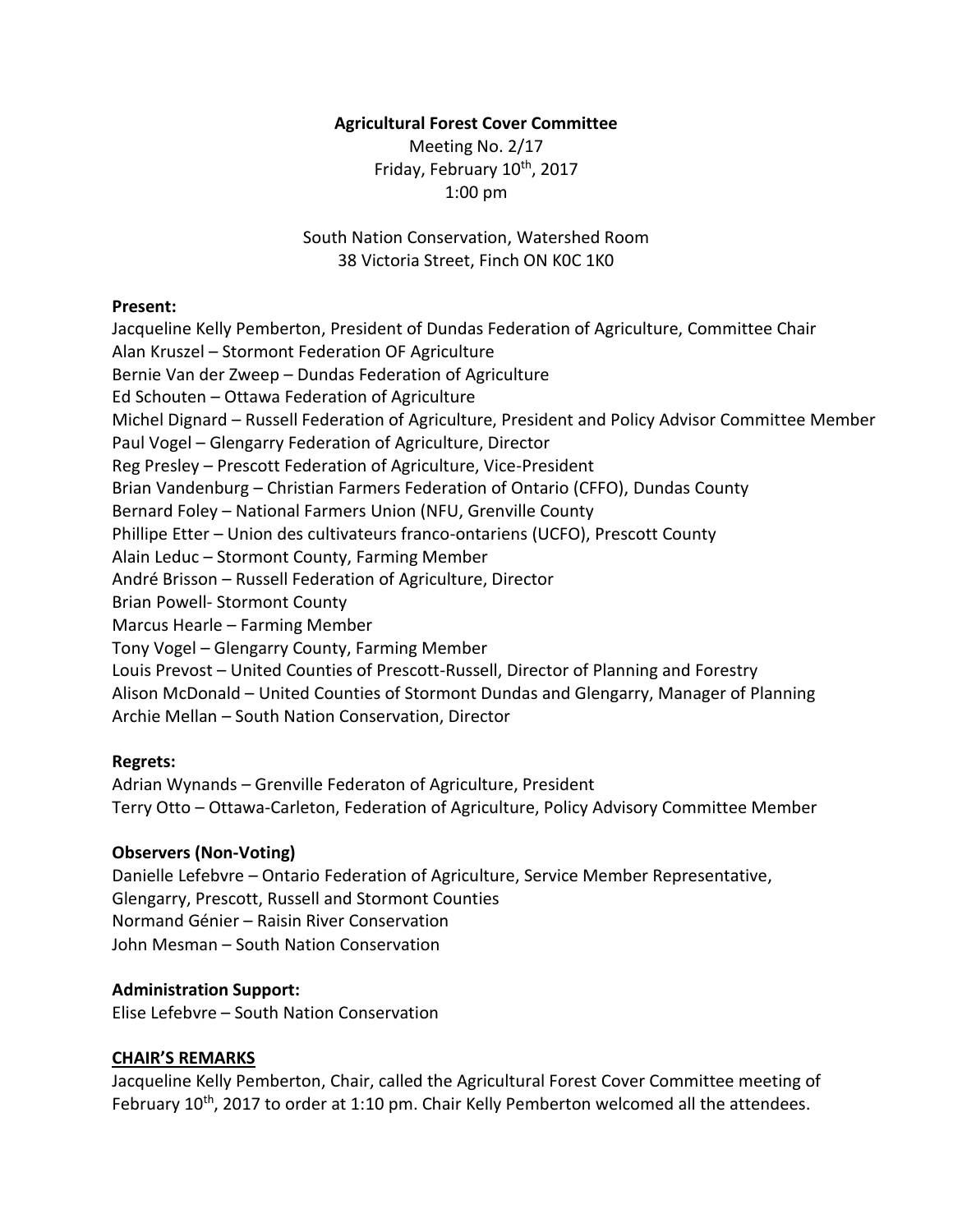**APPROVAL OF AGENDA** RESOLUTION NO. AFCC-001/17 Moved by: Michel Dignard

Seconded by: Alan Kruszel

RESOLVED THAT: The Agricultural Forest Cover Committee approve the agenda as presented.

CARRIED

# **APPROVAL OF THE JANUARY 26TH, 2017 AGRICULTURAL FOREST COVER MEETING**

RESOLUTION NO. AFCC-002/17 Moved by: Brian Powell Seconded by: André Brisson

RESOLVED THAT: The Agricultural Forest Cover Committee approve the minutes of the January 26<sup>th</sup>, 2017 meeting.

CARRIED

Alison McDonald thanked the Committee for inviting her to sit on the Agricultural Forest Cover Committee.

#### **APPROVAL OF COMMITTEE TERMS OF REFERENCE**

| RESOLUTION NO. AFCC-003/17 | Moved by: Paul Vogel<br>Seconded by: Reg Presley                                                              |
|----------------------------|---------------------------------------------------------------------------------------------------------------|
| <b>RESOLVED THAT:</b>      | The Agricultural Forest Cover Committee<br>approve the Committee's Terms of<br>Reference; and                 |
| <b>FURTHER THAT:</b>       | The title should read Terms of Reference<br>Agricultural Forest Cover Committee; and                          |
| <b>FURTHER THAT:</b>       | The Agricultural Forest Cover Committee<br>approve that Jacqueline Kelly-Pemberton<br>be appointed chair; and |
| <b>FURTHER THAT:</b>       | Jacqueline Kelly-Pemberton be the contact<br>for media-related inquiries.                                     |

CARRIED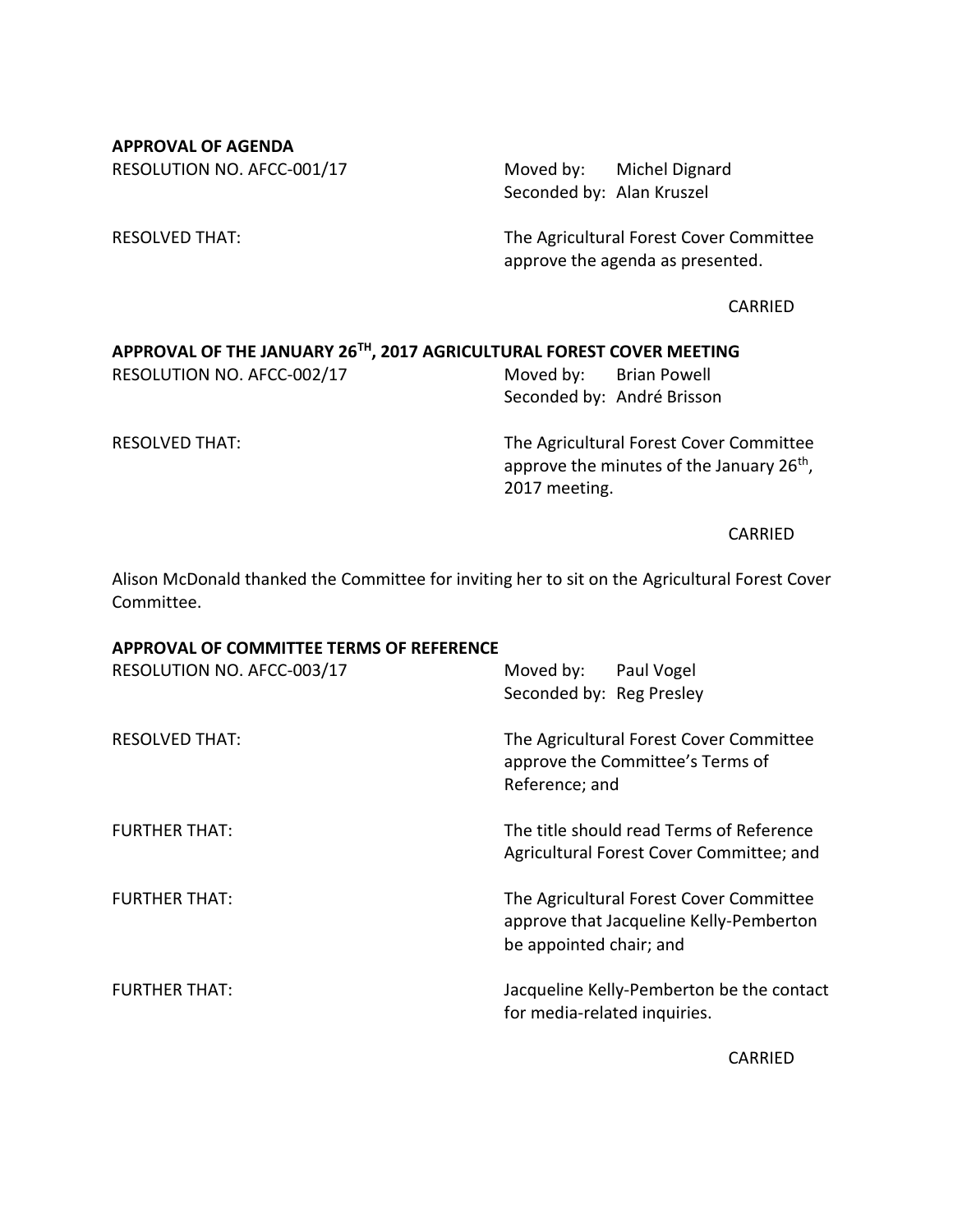### **APPOINTMENT OF MEMBERS AND APPROVAL**

Chair Kelly Pemberton informed the Committee on the list of members for the Agricultural Forest Cover Committee. Approved by consensus.

### **WORK PLAN REVIEW**

### **DISCUSSION ON FACILITATOR**

Chair Kelly Pemberton reviewed the work plan and the possibility of having facilitator and the meeting.

| RESOLUTION NO. AFCC-004/17 | Moved by: Archie Mellan<br>Seconded by: Tony Vogel                |  |
|----------------------------|-------------------------------------------------------------------|--|
| <b>RESOLVED THAT:</b>      | The Committee accept the work plan and<br>agree to a facilitator. |  |

CARRIED

## **PRESENTATION OF FOREST COVER UPDATE DELIVERED TO MUNICIPAL COUNCILS**

Cheyene Brunet gave a PowerPoint presentation to the Committee on the Forest Cover update delivered to the municipal councils. An update was provided on current forestry-related grant programs.

#### **Committee recessed at 2:35 pm. Meeting resumed at 2:40 pm.**

John Mesman provided an update on the different causes of forest cover loss and a comparison to provincial and national averages.

#### **PRESS RELEASE REVIEW**

John Mesman suggested the Committee consider issuing a press release to announce their formation and mandate.

| RESOLUTION NO. AFCC-005/17 | Moved by:<br>Seconded by: Brian Powell | Reg Presley                                 |
|----------------------------|----------------------------------------|---------------------------------------------|
| RESOLVED THAT:             | notice.                                | No press releases be sent out until further |

CARRIED

#### **SUB-COMMITTEE FOR PRESS RELEASES**

A sub-committee for all press releases was formed. Alan Kruszel, Alison McDonald and Bernard Foley will comprise this sub committee.